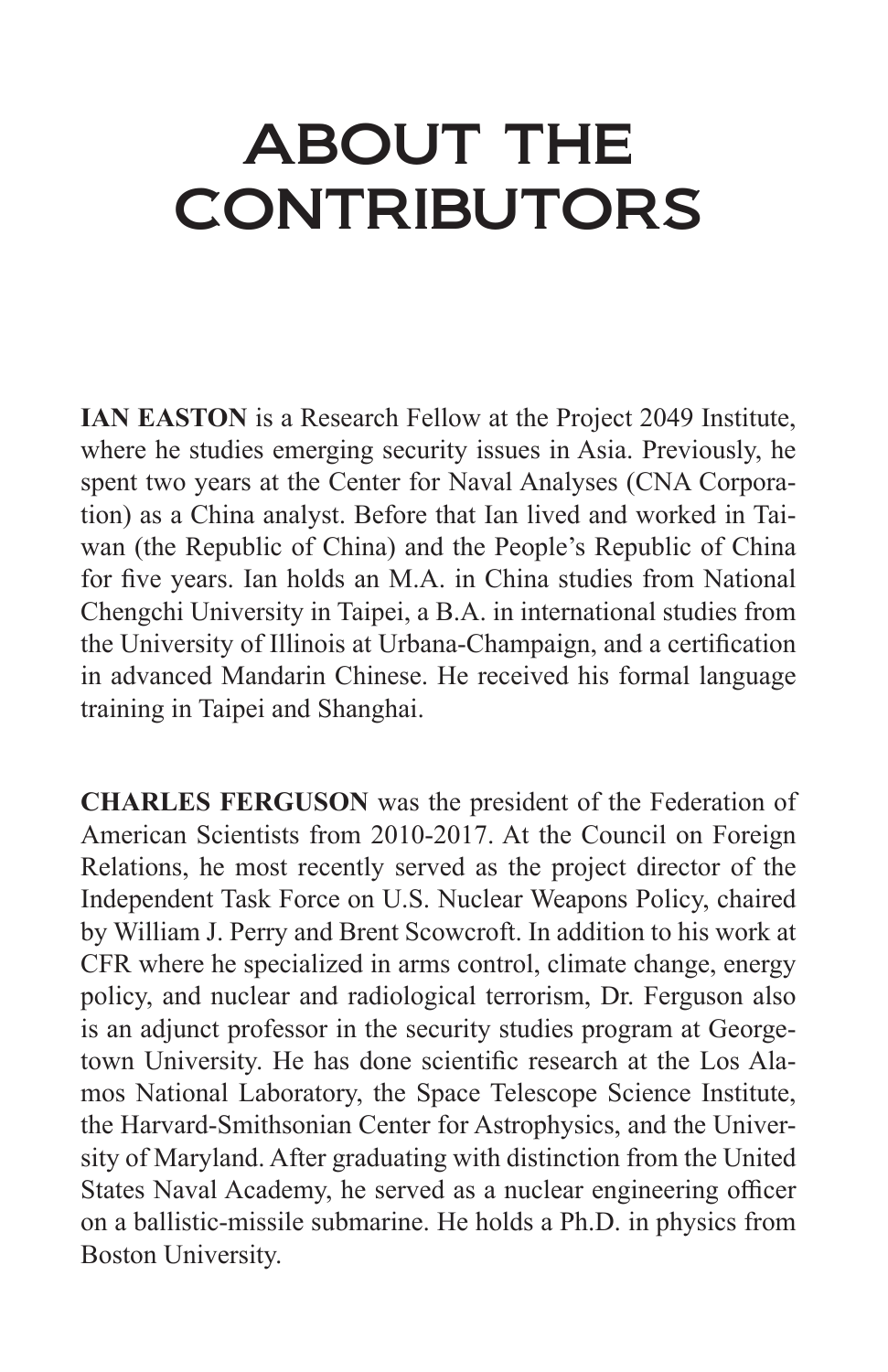**GREGORY S. JONES** has served as a defense policy analyst for the past 44 years. Over the course of his career, a major emphasis of his work has been the study of the potential for terrorists as well as countries to acquire and use nuclear, chemical, biological and radiological weapons, and the formulation of policies and actions to control and counter these weapons. He was part of the research team at Pan Heuristics whose findings prompted the U.S. government in 1976 to reveal, for the first time, the weapon usability of reactor-grade plutonium. He is a coauthor of the book *Swords from Plowshares*, as well as the author or coauthor of over one hundred reports and articles.

**SHANE SMITH** is a Senior Research Fellow at the National Defense University's Center for the Study of Weapons of Mass Destruction, recently served on temporary assignments as Senior Advisor for East Asia Nuclear Policy in the Office of the Secretary of Defense and as a Senior Advisor at the Defense Threat Reduction Agency. Prior to joining the National Defense University in 2007, Dr. Smith worked for former Secretaries of Defense William Perry and Ashton Carter at the Harvard-Stanford Preventive Defense Project and, before that, he was a Research Associate for National Security Studies at the Council on Foreign Relations. He has taught at the University of Colorado at Boulder, the National Defense University and Johns Hopkins University. His current research focuses on the role of nuclear weapons in Asia-Pacific affairs, extended deterrence and North Korea's nuclear program. He is the author or co-author of over twenty chapters, articles and government studies. Dr. Smith received his B.A. from the University of Georgia and his Ph.D. from the University of Colorado.